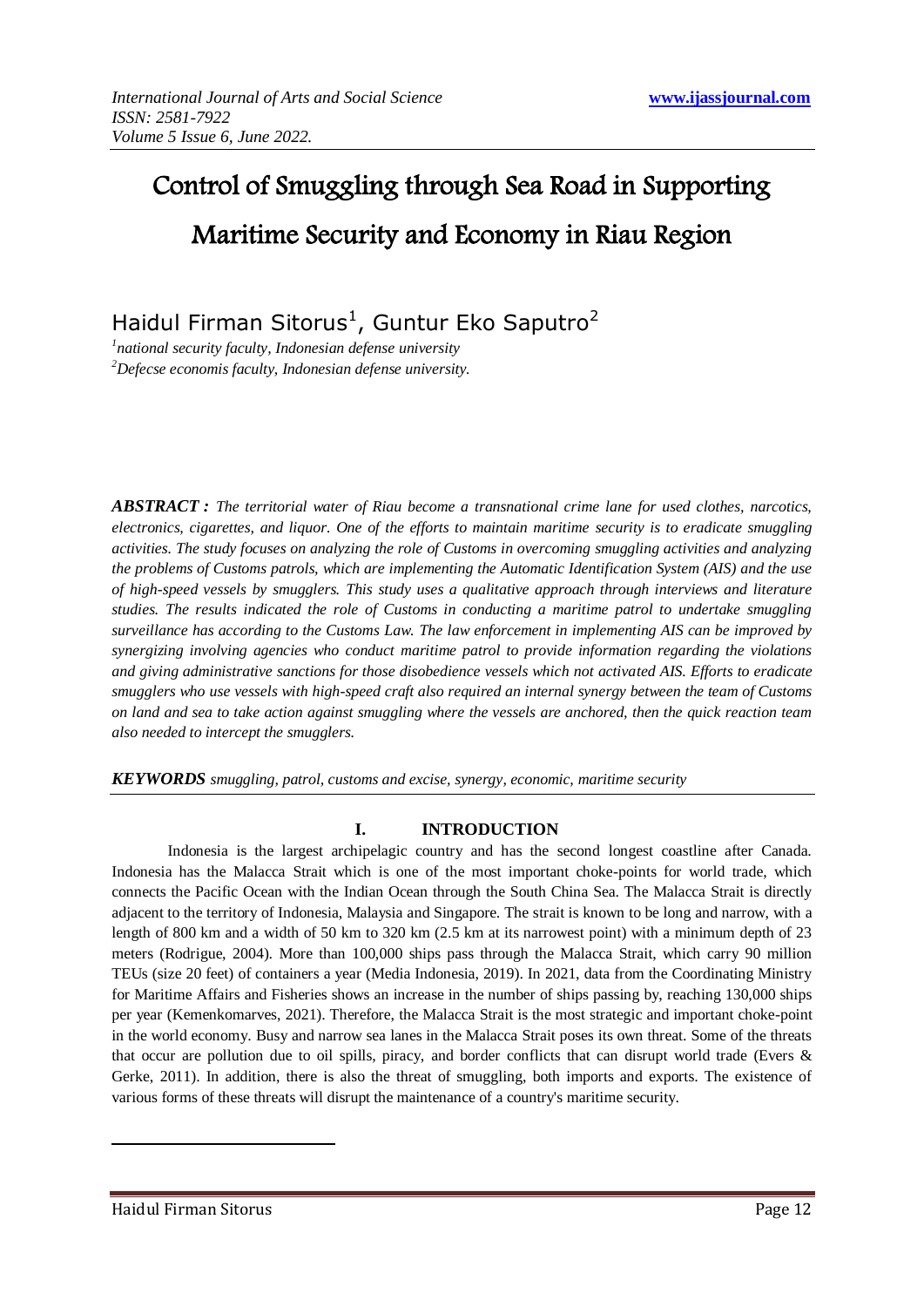In Law no. 27 of 2007, maritime economy is an economic activity in coastal areas and small islands. In addition, maritime economic activities are activities that produce goods and services to be utilized in the waters.

maritime economy is all economic activities on the coast of the sea, and the area around the sea. Some of the maritime economic activities include sea transportation, shipbuilding industry and its maintenance, construction and operation of ports and related industries and services. The maritime economy is different from the marine economy which is carried out in coastal and oceanic areas as well as on land which uses natural resources and marine environmental services to produce goods and services. Generally, maritime economic activities are carried out by countries that have large oceans or archipelagic countries. One of the countries that implements maritime economic policies is Indonesia.

The Riau sea area is part of the Melaka Strait region which is very close to the direct border with Malaysia and Singapore. As one of the entrances from abroad to the territory of Indonesia, the sea route in the Riau region is classified as very strategic. So transnational crime often uses this sea route, to smuggle used clothing (Yaneski et al., 2018), narcotics (Prayuda et al., 2020), electronic goods (Rifqi et al., 2020), cigarettes and liquor (Khairani et al., 2017). In this Riau sea area, it was recorded that 41 smugglers had been successfully thwarted by the Customs and Excise sea patrol of the Riau DJBC Regional Office. This Customs and Excise data does not include the actions taken by the Regional Office of DJBC Riau Islands which have a slice of surveillance area in the Riau sea area.

The effectiveness of the Customs and Excise maritime patrols looks different between the performance reports and the results of the actions taken. The performance of Customs and Excise nationally is reported to be very good for the success of patrols and operations in carrying out enforcement. The 2020 Patrol has an 85.00% success rate (DJBC, 2021), and the 2021 has a 97.57% success rate (DJBC, 2022). While the number of prosecutions for marine patrol results in 2020 is 346 cases, and in 2021 it is 321 cases (Ministry of Finance, 2022a).

From a budget perspective, the implementation of patrols requires very large budget support. Sometimes the patrol budget is disrupted by budget refocusing, such as for handling the Covid-19 pandemic and economic recovery. Based on budget allocation data (Ministry of Finance, 2022b), the total refocusing of this budget reached Rp. 144.9 trillion. As a comparison, the total budget for Customs and Excise is only Rp. 2.9 trillion.

Some of the things mentioned above indicate that smuggling by sea is still happening, although efforts to combat smuggling have been reported to be good. Smuggling is a nuisance in realizing maritime security. In terms of the size of the budget requirement, it is necessary to look at the extent of the role of marine patrols in supporting maritime security.

Based on these problems, it is interesting to study the role of Customs and Excise maritime patrols in suppressing smuggling carried out using sea transportation in the Riau region, as well as analyzing the obstacles faced by Customs and Excise in carrying out sea patrols. The definition of smuggling needs to be discussed in more detail, and the role of Customs and Excise here needs to be emphasized from two perspectives, namely international provisions and provisions of Indonesian laws and regulations, in addition to the hot literature on the discussion about a single marine security agent in our country in recent years.

## **II. LITERATURE RESEARCH**

Initially, maritime security studies only discussed maritime warfare, the importance of maximizing maritime power or sea powers. Maritime security is traditionally understood, namely about national security as the main goal that needs to be protected. Till (2018) uses sea power to describe the role of the Navy's power and form a strategy in using that power.

Bueger (2015) explains maritime security in four dimensions, namely sea power or naval power, marine safety, blue economy, and human security. One of the maritime security practices in the economic field is smuggling.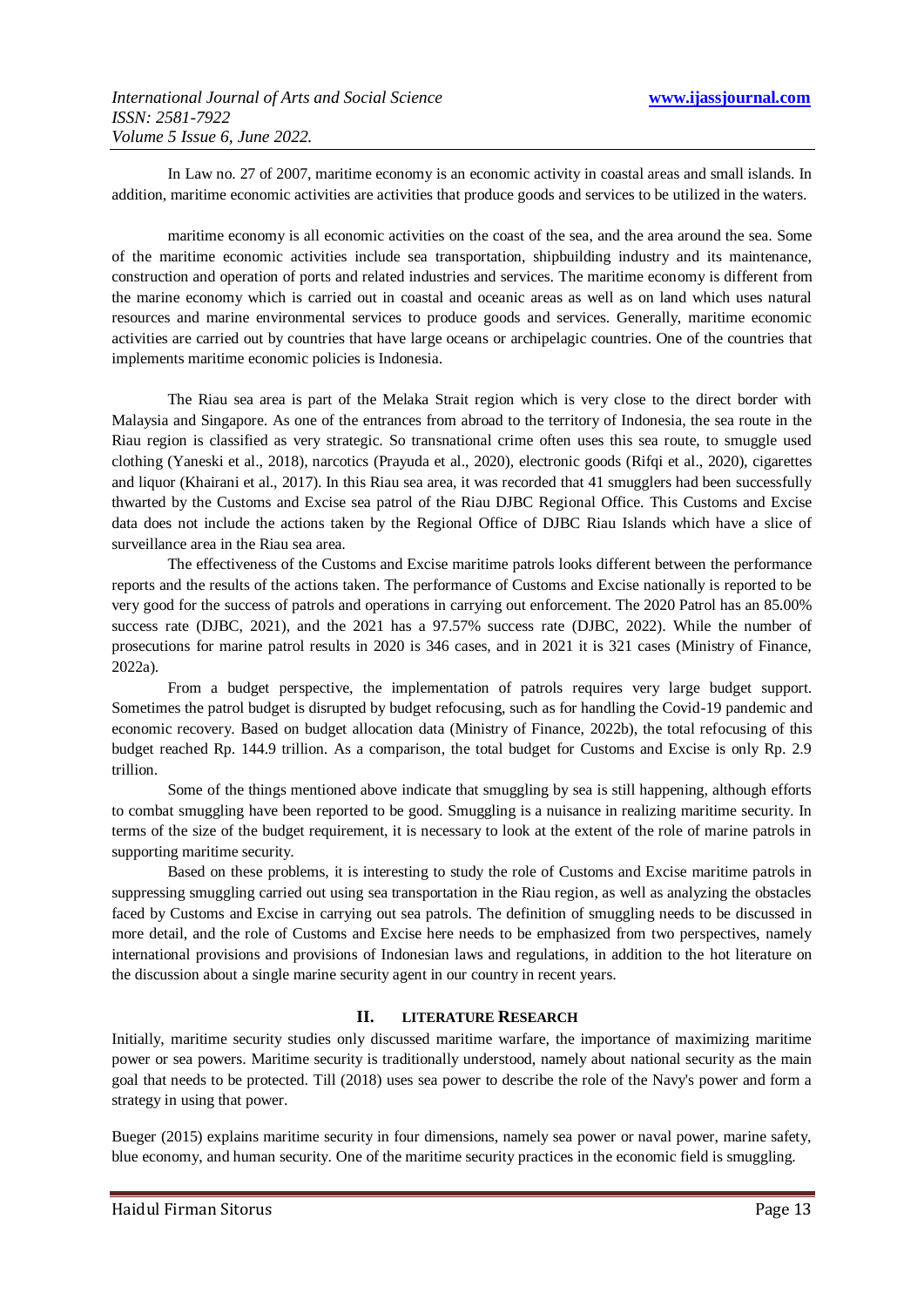| <b>MARINE ENVIRONMENT</b>                  |                                              |                                    | <b>ECONOMIC DEVELOPMENT</b> |        |                                            |
|--------------------------------------------|----------------------------------------------|------------------------------------|-----------------------------|--------|--------------------------------------------|
| <b>MARINE SAFETY</b>                       |                                              |                                    | <b>BLUE ECONOMY</b>         |        |                                            |
|                                            | Accidents                                    |                                    | Pollution                   |        | Smuggling                                  |
| Terrorist<br>Acts<br>Arms<br>Proliferation | Climate<br>Change<br>Inter-state<br>Disputes | <b>MARITIME</b><br><b>SECURITY</b> |                             | Piracy | <b>IUU</b> Fishing<br>Human<br>Trafficking |
| <b>SEAPOWER</b>                            |                                              |                                    | <b>RESILIENCE</b>           |        |                                            |
| <b>NATIONAL SECURITY</b>                   |                                              |                                    | <b>HUMAN SECURITY</b>       |        |                                            |

Figure 1 Maritime Security Matrix

Sources: Bueger (2015)

Maritime security can also be seen through the outline of the threat form. The UN Secretary General's report distinguishes maritime threats into seven groups of threats, namely: (1) piracy and robbery with weapons, (2) terrorism, (3) illegal trade in weapons and weapons of mass destruction, (4) illegal narcotics trade, (5) smuggling and trafficking people, (6) Illegal, Unreported and Unregulated (IUU) fishing, and (7) deliberate and unlawful destruction of the marine environment (United Nations, 2008).

This study uses Graves' concept to discuss synergies in tackling smuggling. Graves et al., (2008) define synergy as follows: "The interaction of two or more agents, resources or activities such that the product is worth greater than the sum of the component parts."

Synergy is where the interaction between several different entities is aimed at achieving better results than the results achieved by an individual entity. Graves et al., (2008) divide the concept of synergy into 3 parts, namely: organizational synergy, policy synergy, and operational synergy.

#### **III. RESEARCH METHOD**

Sources of data in this study consists of primary data and secondary data. Primary data is data collected directly for further analysis in order to find solutions to the problems studied (Sekaran & Bougie, 2016). Primary data collection is done by interviewing resource persons or informants whose positions and competencies are considered to be able to describe and disclose various information regarding the eradication of smuggling by sea in the Riau region. Primary data were obtained from interviews with official sources at the Dumai Customs and Excise Supervision and Service Office (KPPBC), Sailing Safety Office of Harbor Masters and Port Authority (KSOP) Class I Dumai, and the Riau Province National Narcotics Agency (BNN).

Secondary data is information that has been collected by other people for purposes other than the purpose of this research. Secondary data in this study were collected from books, journals, reports, archives, and other public documents (Sekaran & Bougie, 2016), which are relevant to the topics and problems of this research.

### **IV. RESUALT AND DISSCUSION**

Smuggling in the Big Indonesian Dictionary (KBBI) is defined as the illegal entry of goods to avoid import duties or for smuggling prohibited goods. According to Deflem & Henry-Turner (2001), smuggling is defined as follows: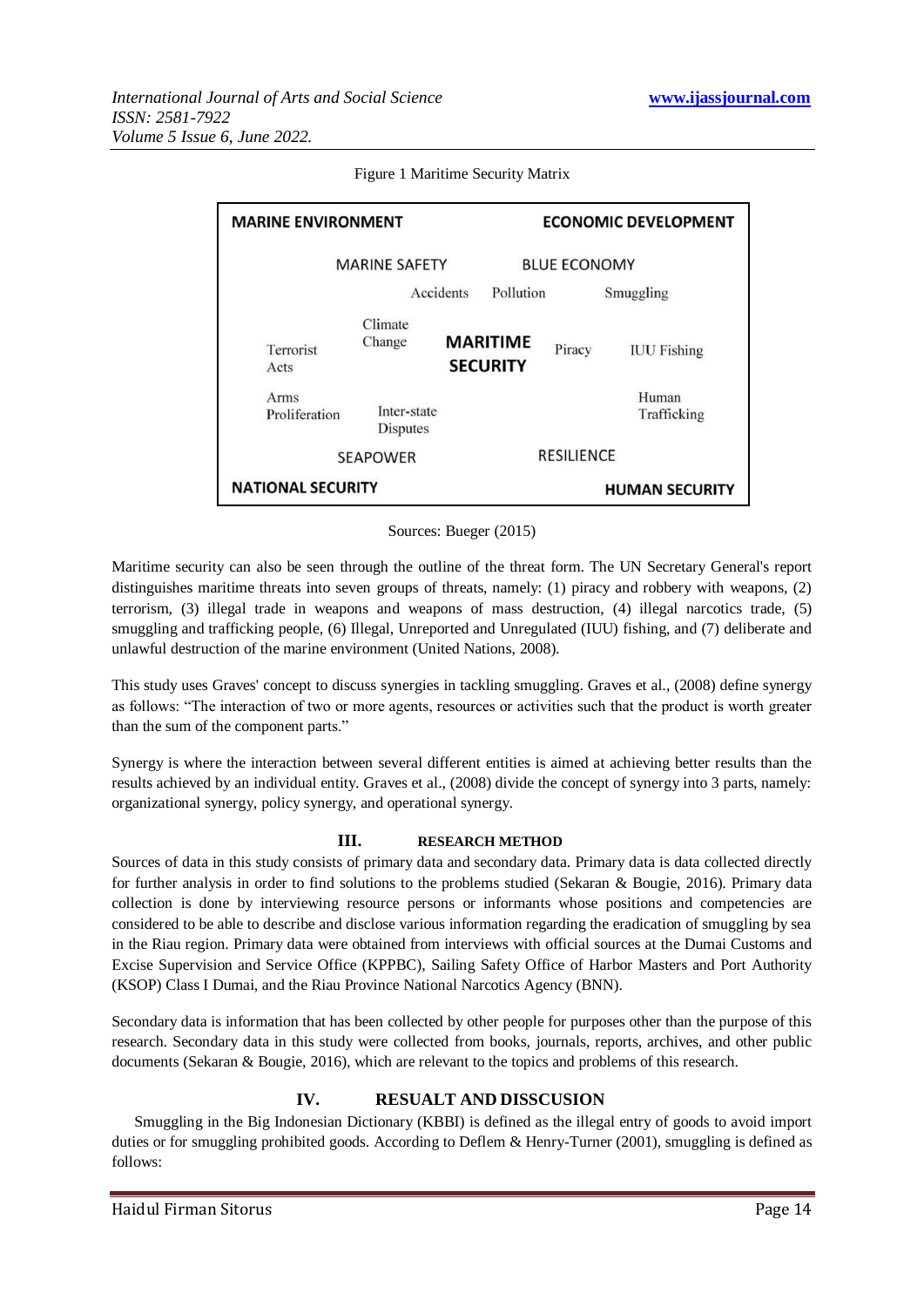"Smuggling can be defined as the clandestine importation of goods from one jurisdiction to another. Price disparities and differential customs duties between jurisdictions or across differential periods in time determine the likelihood of smuggling."

Smuggling is here defined as the illegal importation of goods from one jurisdiction to another. Smuggling of imported and exported goods is caused because the goods are prohibited/restricted from being imported/exported legally (such as narcotics), or it could be due to the need for lower prices (such as cigarettes). Both lead to financial benefits for smugglers or consumers, but are detrimental to the state, similar product industries, honest importers/exporters, and society.

Deflem & Henry-Turner (2001) state that smuggling from one jurisdiction to another is generally linked to taxation and customs laws to protect the country's economic power. Within the scope of Indonesian Customs (Law Number 17 of 2006), the form of smuggling is divided into import smuggling (Article 102) and export smuggling (Article 102A). Import smuggling includes transporting imported goods that are not listed in the manifest, unloading imported goods outside the customs area or not listed in the customs declaration, hiding imported goods against the law, and intentionally misrepresenting the types and/or quantities of imported goods in the customs declaration. Meanwhile, export smuggling includes exporting goods without submitting a customs declaration, intentionally misrepresenting the types or quantities of exported goods in a customs declaration, transporting exported goods outside the customs area, unloading exported goods within the customs area, and transporting exported goods without being protected by documents legitimate.

*The Revised Kyoto Convention (2008), an international convention that guides the implementation of customs provisions for all WCO (World Customs Organization) members, states that the practice of eradicating smuggling is carried out by a country's customs institution, as quoted below:*

*"All goods, including means of transport, which enter or leave the Customs territory, regardless of whether they are liable to duties and taxes, shall be subject to Customs control."*

*Any goods (including means of transportation) that enter or leave the territory of a country must be subject to the provisions of customs control. Customs control of a country is required to use risk management in conducting inspections of people, goods, and transportation means.*

*The KPPBC informant stated that smuggling in the Riau sea area was carried out because of price disparities, increasing domestic demand, provisions for prohibitions and restrictions on imports/exports, and the inequality in the economic level of the people of the east coast of Sumatra and the people of the west coast of Malaysia. Smuggling is done by taking advantage of the narrowness of the Malacca strait so that the distance is short. Along the coast of Sumatra, there are also many unofficial ports (rat ports), making it difficult for law enforcement officials to monitor large areas. Smuggling can also be done by unloading goods from one ship to another in the middle of the sea, or commonly called ship to ship.*

*Smuggled commodities on the sea route in the Riau region are generally in the form of smuggling used clothes, narcotics, electronic goods, cigarettes and liquor. Smuggling will be a maritime security threat that has a direct impact on national defense, if the smuggled commodities are weapons, bomb-making materials, and narcotics. Smuggling is a maritime security threat that has an impact on the country's economy, if the smuggled commodity is legally traded, but because it is smuggled it disrupts domestic industry or business actors who import legally.*

#### *Role of Customs and Excise*

*The institution specifically authorized to be responsible for services and supervision of imports and exports in Indonesia is Customs and Excise. In addition to Customs and Excise, another institution that is authorized, especially in narcotics smuggling, is the National Narcotics Agency. The BNN informant said that BNN focuses*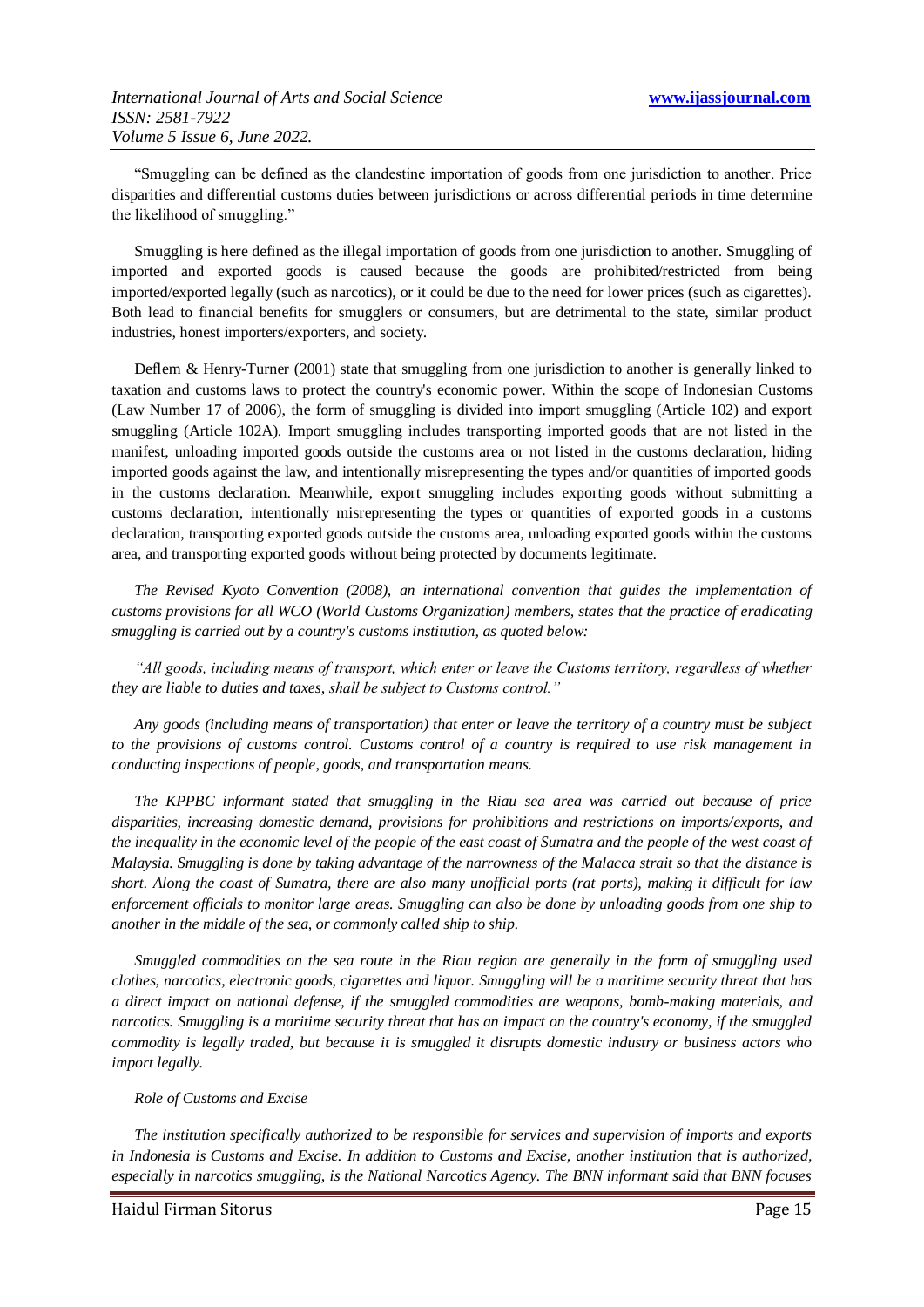*on conducting surveillance through routine raids at ports or conducting integrated interdiction patrols with Customs and Excise and other relevant agencies. Interdiction teams were formed at the airport and seaport to break up narcotics syndicates by BNN, Customs and Excise, Immigration, Quarantine, and BPOM (Suparta, 2015).*

Customs and Excise are authorized in the field of Customs (Law Number 17 of 2006), so that they have functions in collecting tax revenues (revenue collectors), protecting the public (community protector), facilitating trade (trade facilitators) and assisting industry (industrial assistance). The duties of Customs and Excise can be divided into two, namely the service side aimed at state revenues, and the supervision of the smuggling of prohibited and restricted goods. Article 75 of Law Number 17 of 2006, authorizes Customs and Excise to carry out supervision of sea and river transportation using patrol boats, and can even be equipped with firearms (PMK Number 113/PMK.04/2017 concerning the Use of Firearms Service in the Environment). DJBC). Article 90 emphasizes the authority of Customs and Excise to stop and inspect the means of transportation and their cargo.

In international provisions (UNCLOS, 1982) the term hot pursuit is known, namely continuous pursuit may only be carried out by military ships/planes, or other ships/airplanes with a clear government sign and authorized. Hot pursuit here is carried out only for violations related to customs, taxation, immigration or quarantine laws (Walker, 2011). Customs and Excise, including those authorized to carry out hot pursuit of ships outside the Customs Area for alleged customs violations in accordance with PMK Number 179/PMK.04/2019 concerning DJBC Sea Patrol in the context of Enforcement in the Customs and Excise Sector .

### **Customs and Excise Marine Patrol**

The authority to stop and inspect a means of transportation is within the framework of supervision to ensure compliance with laws and regulations whose implementation is entrusted to Customs and Excise. In order for this inspection not to hinder activities at sea, Customs and Excise must selectively stop the means of transportation (Law No. 17 of 2006). There are two people in control of the patrol boat, namely the Patrol Commander and the Ship Master. The captain and the crew are assigned and responsible for the ship's movement (navigation), while the Patrol Commander is the person who has the authority to inspect, control operations and customs and customs.

The Customs and Excise vertical units that have the authority to supervise the Riau sea area are KPPBC Dumai, KPPBC Bengkalis, and KPPBC Tembilahan. And assisted by PSO Customs and Excise Tanjung Balai Karimun, to prepare a fleet for sea patrols that KPPBC cannot fulfill. There are 10 Speedboats owned by KPPBC Dumai, KPPBC Bengkalis, and KPPBC Tembilahan, which are used to supervise smuggling along the sea in the Riau region. This number can still be increased with the help of 24 Fast Patrol Boats (FPB) measuring 28 to 60 meters, and there are 5 Very Slender Vessels (VSV) 15 belonging to PSO Customs and Excise Tanjung Balai Karimun, with patrol areas covering the waters from the tip of Sabang to Lampung. , including the Malacca Strait to the Natuna Sea. Throughout Indonesia, Customs and Excise has 118 Speedboats and 44 patrol boats of various sizes. For comparison, the Ministry of Maritime Affairs and Fisheries has 49 Speedboats and 30 patrol boats of various sizes.Tabel1Armada Patroli Bea dan Cukai

The sea patrols carried out by Customs and Excise use the scheme of independent patrols, integrated patrols, special patrols, and coordinated patrols. Independent patrols are patrols carried out in a service office or regional office by utilizing patrol boats or patrol boat crews owned, or from PSOs under them. The form of patrol carried out can be in the form of regular patrols in a predetermined sector, or patrols carried out based on certain information. Integrated patrols are carried out across the work area of the Customs and Excise Regional Office by utilizing patrol boats and patrol boat crews from one or several Regional Offices. Examples of integrated patrols are the Sriwijaya Nets Integrated Operation and Wallacea Nets Integrated Operations. Customs and Excise also carry out joint patrols with other institutions, for example operations with BNN, Polri, Bakamla, and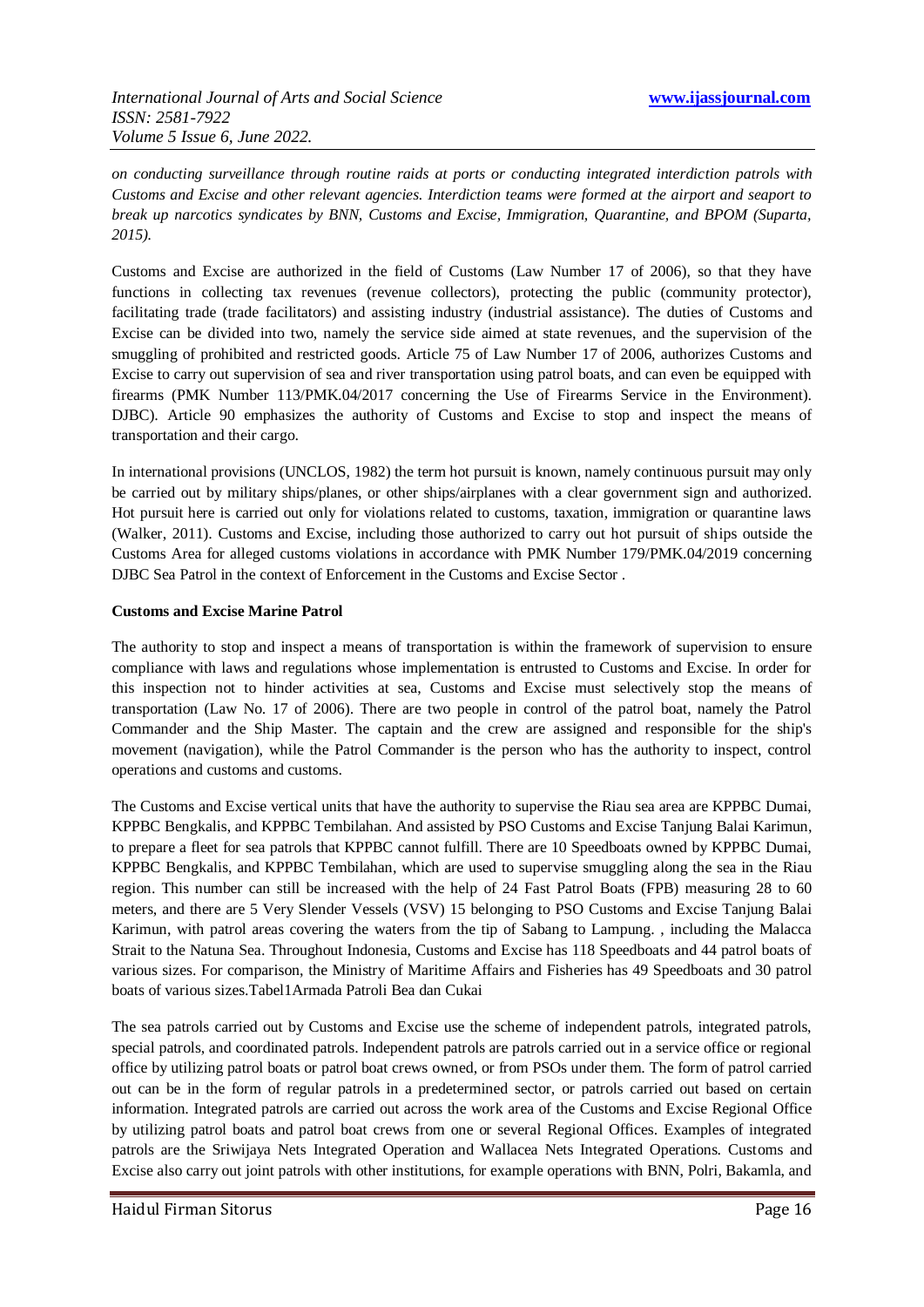the Navy. The last form of patrol is a coordinated patrol between Customs and Excise with customs agencies of other countries, such as patrols with Malaysia through Operation Patkor Kastima and Operation Patkor Optima.

In the last 3 years, the Customs and Excise maritime patrol in the Riau sea area has succeeded in carrying out a number of actions as shown in the data in the image below. Goods that are prevented by this prosecution include drugs (methaphetamine and ecstasy), ballpress (used clothes), cigarettes, alcoholic beverages, and so on. Some of these actions are the result of synergies with other law enforcement officers. As in 2019, the prosecution of 27,650 grams of crystal methamphetamine and 20,000 pills of ecstasy was the result of the synergy between Customs and Excise with Lanal Dumai and the Dumai Police. In June 2020, the crackdown on the smuggling of 32,196 grams of crystal methamphetamine was carried out by a joint Customs and Excise team with Lanal Dumai and BNN. Furthermore, in November 2020, enforcement of NPP (Narcotics, Psychotropics, and Precursors) as much as 50 kg by the Customs and Excise patrol team with BNN and Lanal Dumai

#### Customs and Excise Sea Patrol Constraints

Customs and Excise face several obstacles in eradicating smuggling, including those mentioned by KPPBC informants, namely obstacles to the implementation of the Automatic Identification System (AIS) and the existence of high-speed smuggling vessels. AIS technology is an automatic tracking system on ships that produces ship data, ship coordinates, ship speed, and ship direction, which is primarily for shipping safety. Customs and Excise uses AIS data to monitor the movement of suspicious vessels. However, many smugglers turn off their AIS to trick officers. In fact, regulations have been issued in the form of Minister of Transportation Regulation Number 7 of 2019 and the Dumai KSOP Circular regarding the obligation to activate AIS for ships in Indonesian waters. This is in line with the mandate of the International Maritime Organization (SOLAS, 1974) to require the application of AIS in order to improve safety, navigation efficiency, and protect the maritime environment.

The authority to enforce the law on ship compliance in activating AIS is under the Ministry of Transportation, which is delegated to the Harbormaster Office and Port Authority at each port. However, as stated by the KSOP informant, the KSOP operation is very limited around official ports, where smuggling is generally carried out outside official ports which are far from the scope of KSOP supervision. Law enforcement on the implementation of AIS is very important, in addition to shipping safety, as well as a tool for law enforcement officials as initial information to monitor suspected ships.

Synergy between law enforcement officers needs to be carried out between Customs and Excise and agencies that carry out the functions of shipping safety and order. So that it can carry out supervision and law enforcement for ships that violate it can be subject to sanctions according to the provisions. The limitations of the KSOP in carrying out law enforcement due to being constrained by the fleet, need to be supported by information from various relevant agencies that have patrol fleets. Law enforcement officers need to carry out organizational synergy, namely synergy between organizations by combining resources and assets to be able to increase the quantity and quality of the results of an activity (Graves et al., 2008). Assets in this organizational synergy can be in the form of patrol fleet assets owned by various agencies to supply information on AIS implementation violations in all waters that are difficult for the KSOP team to reach. This is in line with the recently issued PP No. 13, which states that every inspection carried out by sea patrols is recorded in a joint system between law enforcement agencies at sea, namely the National Marine Security and Safety Information System**.**

The provision of sanctions for ships that do not activate AIS is also not maximized. Based on Minister of Transportation Regulation Number 7 of 2019 and Minister of Transportation Number 58 of 2019, sanctions are administrative sanctions in the form of delaying ship departures until AIS is installed, and freezing of certificates of endorsement (Certificate of Endorsement (COE). The form of administrative sanctions is appropriate compared to criminal sanctions, because do not have to go through judicial procedures, so the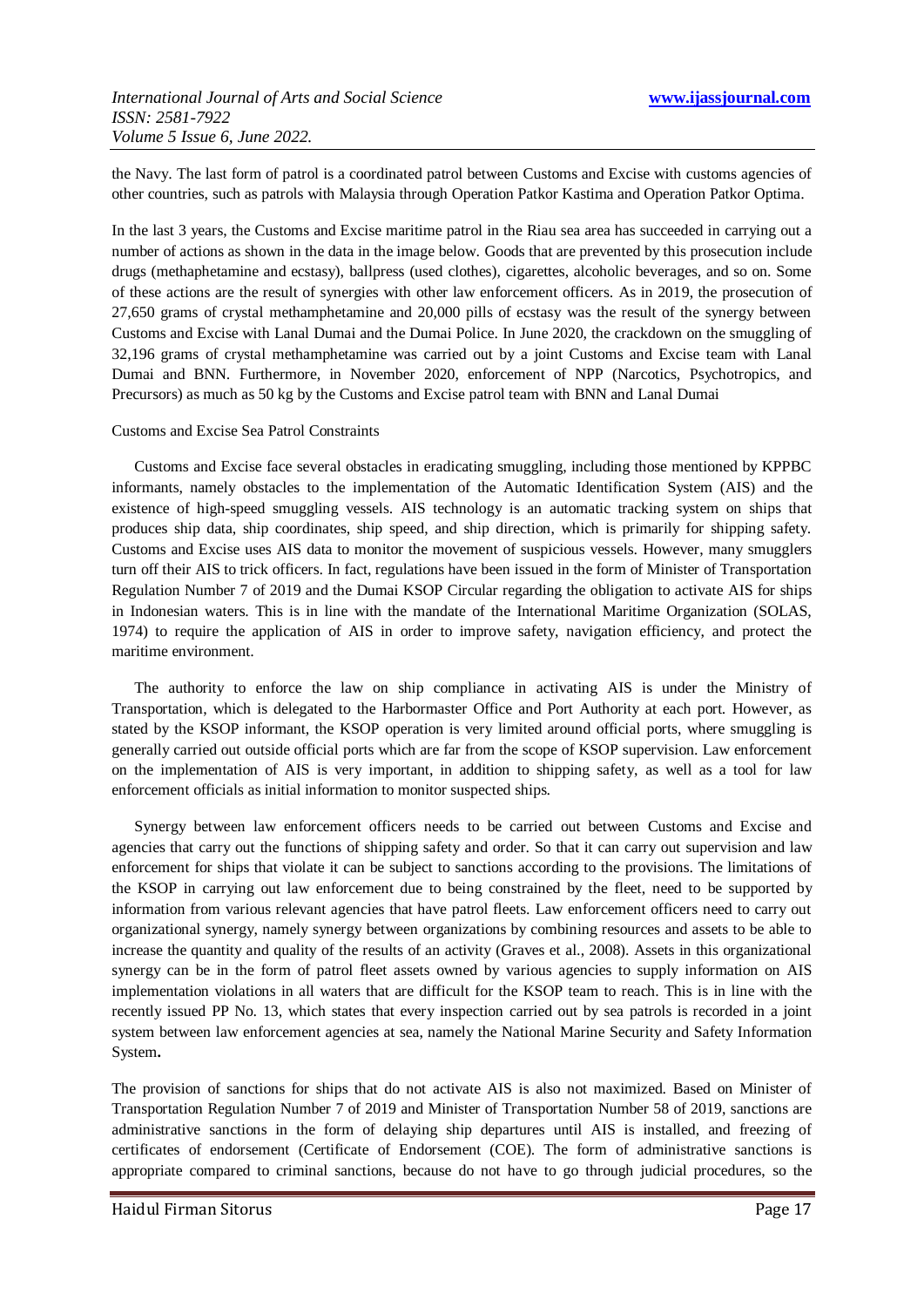process does not drag on. However, the imposition of sanctions needs to be increased in the form of administrative fines. In administrative law, fines are the most severe punishments (Wijaya & Arifianto, 2021). With administrative sanctions that are quite burdensome, it is expected can play a maximum role as a repressive function, a preventive function, and a restitution/repair function (Susanto, 2019) for violations or noncompliance for ships that do not activate AIS. Neighboring Singapore has imposed a fine of up to 210 million rupiah for violations of AIS inactivity (OceanWeek, 2019 ).

Another problem in tackling smuggling is the presence of smugglers using high speed craft vessels. This ship is small in size and has been upgraded to use six engines, so its speed can reach above 60 knots (CNBC Indonesia, 2019). For comparison, a large 28-60 meter Customs vessel only has a speed of 25-35 knots (BeaCukai.go.id, 2018). VSV and Speedboat are also still below it with a speed of 50 knots (BeaCukai.go.id, 2018). So to pursue the ship becomes very difficult to do.

The specifications of the Customs and Excise ship will make it very difficult to pursue or hot pursuit the ship that violates the law. Even though smuggling carried out using this type of ship reaches 40% of the total catches of Customs and Excise in the Riau Islands (WartaEkonomi, 2021). For this reason, it is necessary to make more efforts to make arrests, for example by preparing a patrol fleet to intercept at the trajectory line that is expected to be passed by smuggling vessels. For this problem, a synergy between law enforcement officers who have a marine patrol fleet that can keep up with the speed of smugglers is needed. Law enforcement officers need to carry out operational synergy, which is a type of synergy between units that can be realized through the merging of interactive operations between units (Graves et al., 2008). In this narrow strait, it is necessary to form a quick reaction team that is always on standby and can move at any time according to the leadership's orders, so that smugglers can be immediately intercepted when they act.

The most important operational synergy is the synergy between law enforcement officers and Customs and Excise itself. If between law enforcement officers operational synergy aims to take action against smugglers at sea, then internal operational synergy aims to take action against smugglers at sea does not allow prosecution at sea. Customs and Excise already has surveillance teams on land and at sea. With information from the surveillance team at sea, the land surveillance team of Customs and Excise can immediately conduct surveillance at the place where it is estimated that the smuggler's ship will dock. Likewise for export smuggling, the Customs and Excise maritime patrol team can take effective action if there is initial information from the Customs and Excise team that confirms that a ship contains prohibited/restricted export goods. Internal coordination of the land team and the sea team of Customs and Excise is carried out between Customs and Excise work units, in the form of direct communication between personal employees in the Enforcement and Investigation unit.

#### **V. CONCLUSION**

The institution specifically authorized to be responsible for the service and supervision of imports and exports in Indonesia is Customs and Excise, in accordance with UNCLOS 1982 and Revised Kyoto Convention chapter 6 (Customs Control), as well as the Customs Law. To supervise smuggling by sea in the Riau region, Customs and Excise has 10 Speedboats, and 24 FPB 28-60 meters in size and 5 VSV from PSO BC Tanjung Balai Karimun can be added. With the strength of the fleet, Customs and Excise uses a scheme of independent patrols, integrated patrols, special patrols, and coordinated patrols to support maritime security in the Riau region. The Customs and Excise Patrol in the Riau sea area has succeeded in cracking down on narcotics commodities, ballpress (used clothes), cigarettes, alcoholic beverages, and so on.

Some of the obstacles faced by Customs and Excise are obstacles to the implementation of AIS and high-speed smuggling vessels. Efforts to enforce law on the implementation of AIS can be increased by synergizing various agencies that carry out sea patrols to jointly take action on any findings of violations of AIS implementation, as well as making a policy of administrative fines for violations or non-compliance to ships that do not activate AIS. Meanwhile, efforts to tackle smuggling using high speed craft vessels are carried out by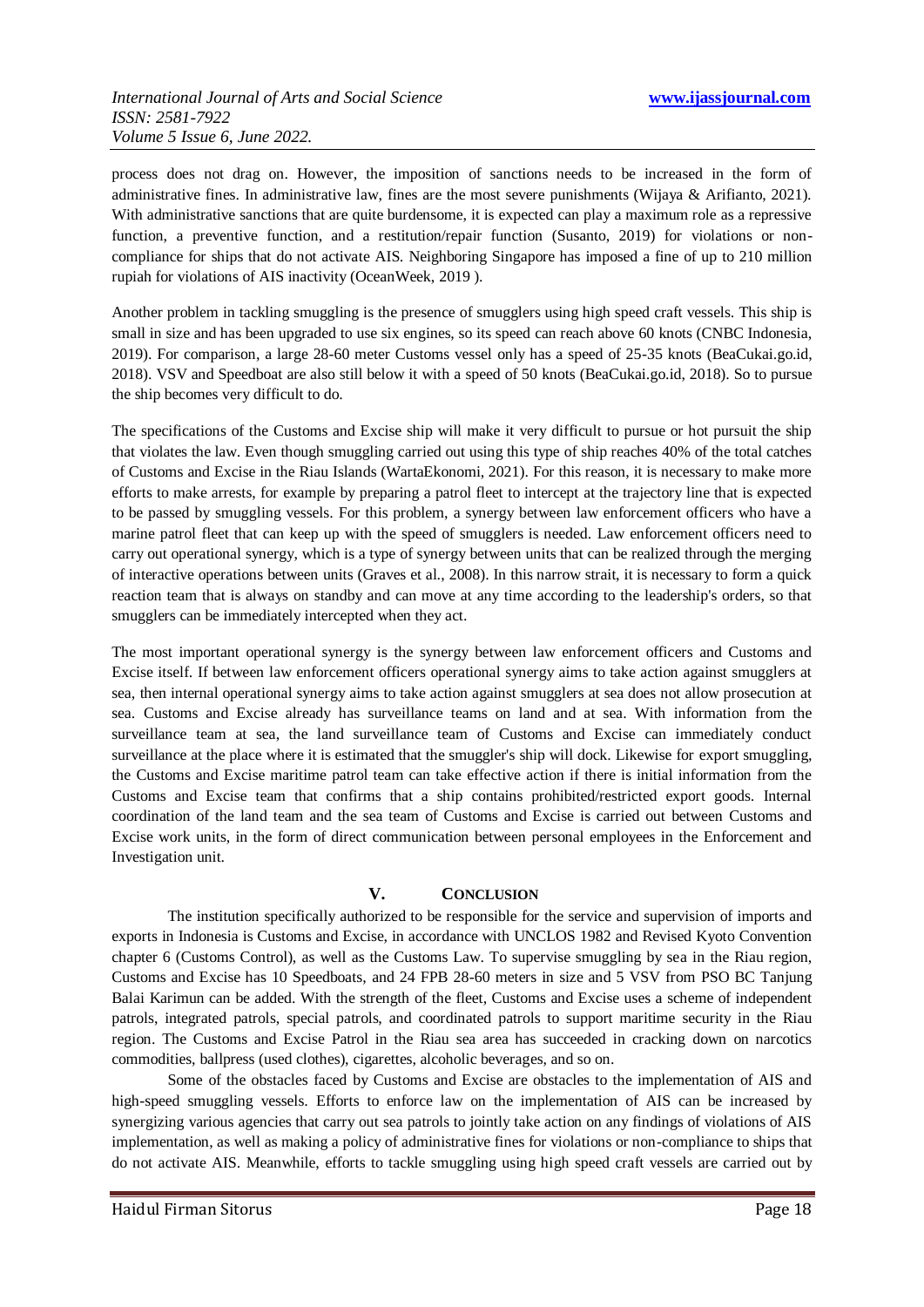synergizing law enforcement officers with a marine patrol fleet that can keep pace with the speed of smuggling vessels. There needs to be a rapid reaction team that is on standby and can move at any time on command, so that smugglers can be caught in the act. But the most important thing is the internal synergy between the sea team and the land team of Customs and Excise, such as taking action against smugglers at sea where ships dock.

The policy recommendations that can be given by researchers are the need to formulate policies that regulate administrative fines for violations or non-compliance for ships that do not activate AIS. Then for all agencies that carry out sea patrols (Bakamla, Customs and Excise, Polair, KPLP, etc.) to take action against violations of AIS implementation in a synergistic manner. Customs and Excise to improve communication patterns in the internal coordination of the land and sea teams to ensure that information on alleged violations is conveyed quickly and accurately.

# **VI. Acknowledgements**

The preparation of this article could be completed thanks to the help and support from various parties, either directly or indirectly. For this reason, on this occasion the researcher would like to thank:1. Vice Admiral TNI Dr. A. Octavian, S.T., M.Sc., DESD., CIQnR., CIQaR, IPU, as Chancellor of the Defense University of the Republic of Indonesia.2. Rear Admiral of the Indonesian Armed Forces, Dr. Kasih Prihantoro, S.E.,M.M.,M.Tr.(Han) as Dean of the Faculty of National Security, Defense University of the Republic of Indonesia;3. Marine Colonel (T) Dr. Panji Suwarno, SE MM., IPU., CIQaR., as Secretary of the Defense Management Study Program, Faculty of Defense Management, Defense University of the Republic of Indonesia,

#### **REFERENCES**

- [1] Ambodo, Tri, Guntur Eko Saputro, and Ully Ngesti Pratiwi. "IMPLEMENTASI KEBIJAKAN PENGEMBANGAN TEKNOLOGI INDUSTRI PERTAHANAN DALAM MENDUKUNG KEMANDIRIAN ALAT PERALATAN PERTAHANAN." NUSANTARA: Jurnal Ilmu Pengetahuan Sosial 9.3 (2022): 587-600.Bueger, C. (2015). What is maritime security? *Marine Policy*, *53*, 159–164. https://doi.org/10.1016/J.MARPOL.2014.12.005
- [2] BeaCukai.go.id. (2018). Official Website Direktorat Jenderal Bea dan Cukai. BeaCukai.Go.Id. https://www.beacukai.go.id/arsip/stt/marine-customs.html
- [3] Bueger, C. (2015). What is maritime security? Marine Policy, 53, 159–164. https://doi.org/10.1016/J.MARPOL.2014.12.005
- [4] CNBC Indonesia. (2019). Penyelundupan iPad Cs Rp 61,8 M Pakai Kapal Super Cepat. CNBC Indonesia. https://www.cnbcindonesia.com/news/20190430170237-4-69755/penyelundupan-ipad-cs-rp-618-m-pakai-kapalsuper-cepat
- [5] Deflem, M., & Henry-Turner, K. (2001). Smuggling. In Encyclopedia of Criminology and Deviant Behavior (Vol. 2). https://www.researchgate.net/publication/331305934\_Smuggling
- [6] DJBC. (2021). Lakin DJBC 2020. http://repository.beacukai.go.id/office/2021/03/803d908020d8f43c5501e499bf961afe-final-laporankinerja\_djbc\_2020.pdf
- [7] DJBC. (2022). Lakin DJBC 2021. http://repository.beacukai.go.id/download/2022/03/81b196658df95e0852b75caa0d96fbd8-final-laporan-kinerja-djbctahun-2021.pdf
- [8] Evers, H.-D. E., & Gerke, S. (2011). The Strategic Importance of the Straits of Malacca. SSRN Electronic Journal. https://doi.org/10.2139/SSRN.1020877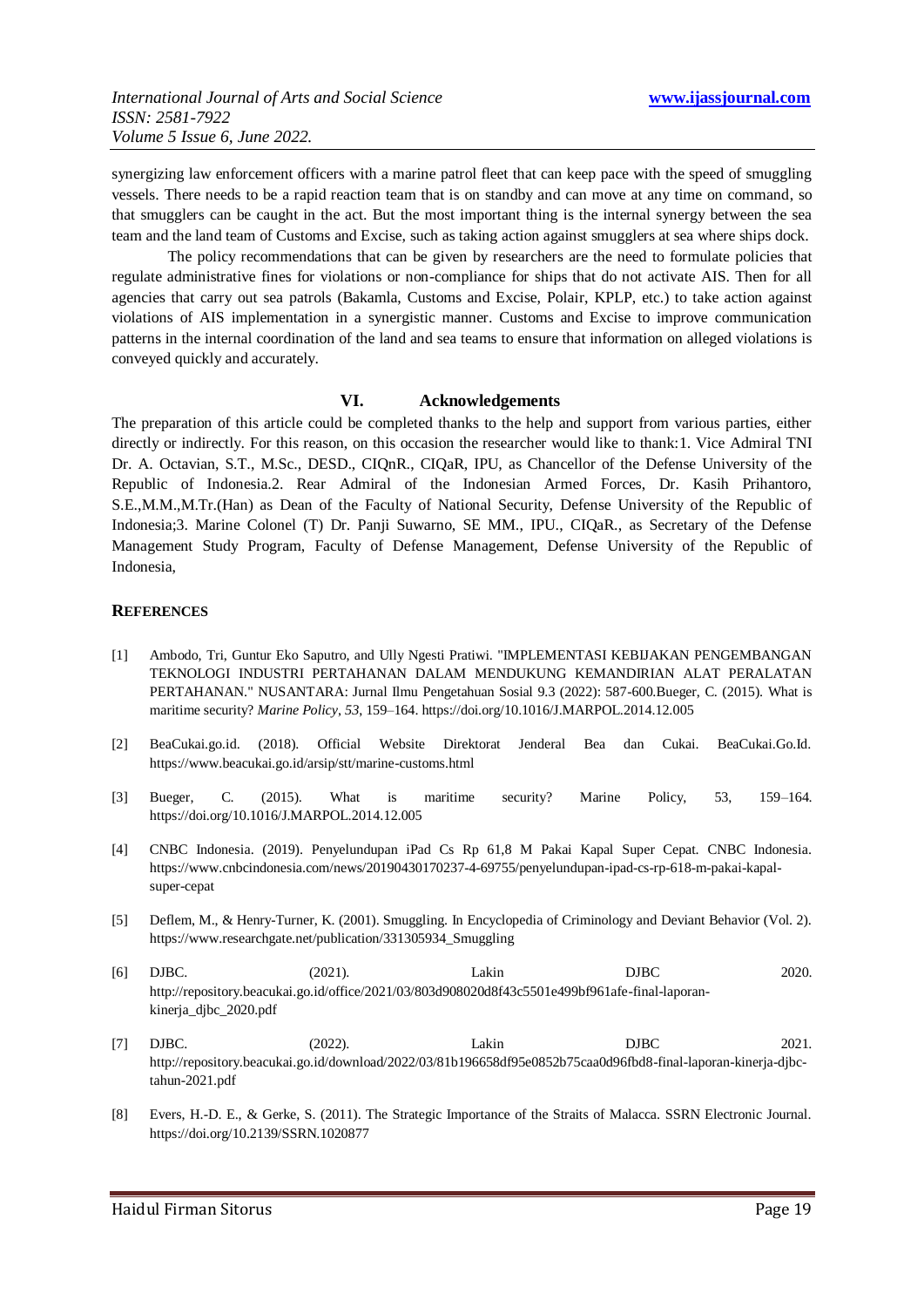- [9] Khairani, A. D., Indra, M., & Erdiansyah. (2017). Penegakan Hukum Terhadap Penyelundupan Rokok dan Minuman Keras oleh Penyidik Pegawai Negeri Sipil Bea Cukai Selat Panjang Berdasarkan Undang-Undang Nomor 39 Tahun 2007 Tentang Cukai. JOM Fakultas Hukum. https://jom.unri.ac.id/index.php/JOMFHUKUM/article/view/18057
- [10] Surat Edaran KSOP Dumai Nomor: UM.002/14/3/KSOP.Dmi‐ 2021 tentang Kewajiban Kapal untuk Pemasangan dan Pengaktifan Sistem Identifikasi Otomatis AIS di Wilayah Perairan Indonesia, (2021).
- [11] Media Indonesia. (2019). Indonesia Belum Nikmati Potensi Poros Maritim Dunia. https://mediaindonesia.com/ekonomi/271940/indonesia-belum-nikmati-potensi-poros-maritim-dunia
- [12] Peraturan Menteri Keuangan Nomor 113/PMK.04/2017 tentang Penggunaan Senjata Api Dinas di Lingkungan Direktorat Jenderal Bea dan Cukai., (2017). https://peraturan.beacukai.go.id/index.html?page=detail/jenis/12/817/peraturan-menteri-keuangan/pmk-113-pmk-04- 2017/penggunaan-senjata-api-dinas-di-lingkungan-direktorat-jenderal-bea-dan-cukai.html
- [13] Peraturan Menteri Keuangan Nomor 179/PMK.04/2019 tentang Patroli Laut Direktorat Jenderal Bea dan Cukai dalam Rangka Penindakan di Bidang Kepabeanan dan Cukai, (2019). https://jdih.kemenkeu.go.id/FullText/2019/179~PMK.04~2019Per.pdf
- [14] Peraturan Menteri Perhubungan Nomor 7 Tahun 2019 tentang Pemasangan dan Pengaktifan Sistem Identifikasi Otomatis Bagi Kapal Yang Berlayar Di Wilayah Perairan Indonesia, (2019). https://jdih.dephub.go.id/assets/uudocs/permen/2019/PM\_7\_TAHUN\_2019.pdf
- [15] Peraturan Menteri Perhubungan Nomor 58 Tahun 2019 tentang Peraturan Menteri Perhubungan Nomor 7 Tahun 2019 tentang Pemasangan dan Pengaktifan Sistem Identifikasi Otomatis Bagi Kapal Yang Berlayar Di Wilayah Perairan Indonesia, (2019).
- [16] OceanWeek. (2019). Wajib AIS, Bagaimana Pelra & Kapal Nelayan. https://oceanweek.co.id/wajib-ais-bagaimanapelra-kapal-nelayan/
- [17] Prayuda, R., Suyastri, C., & Akbar, D. (2020). Kejahatan Transnasional Terorganisir di Wilayah Perbatasan: Studi Modus Operandi Penyelundupan Narkotika Riau dan Malaysia. Andalas Journal of International Studies (AJIS), 9(1), 34–47. https://doi.org/10.25077/AJIS.9.1.34-47.2020
- [18] Undang-Undang Nomor 17 Tahun 2006 tentang Perubahan atas Undang-Undang Nomor 10 Tahun 1995 tentang Kepabeanan, (2006). https://jdih.kemenkeu.go.id/fulltext/2006/17Tahun2006UU.htm
- [19] Rifqi, A., Ardiansah, & Syam, A. (2020). Penerapan Sanksi Terhadap Penyeludupan Barang Elektronik Berdasarkan Uu Nomor 17 Tahun 2006 Tentang Perubahan atas UU Nomor 10 Tahun1995 Tentang Kepabeanan di Kota Pekanbaru. Media Keadilan: Jurnal Ilmu Hukum, 11(2), 221–241. https://doi.org/10.31764/JMK.V11I2.3158
- [20] Rodrigue, J. P. (2004). Straits, Passages and Chokepoints. A Maritime Geostrategy of Petroleum Distribution. Cahiers de Geographie Du Quebec, 48(135), 357–374. https://doi.org/10.7202/011797ar
- [21] Saputro, G.E., Firmansyah, R. and Meirinaldi, M., 2022. The Influence of Budget Planning, Performance Measurement System and Budget Evaluation on the Performance of the Directorate General of Defense Planning.
- [22] Saputro, Guntur Eko, and L. Prakoso. "Implementation of Economic Policies Facing Covid 19 in Supporting Nonmilitary Defense." International Journal of Social Science And Human Research 4.4 (2021): 634-642.
- [23] Saputro GE, Tarigan H, Rajab DD. the Role of Defense Economic in Economic Growth. Jurnal Pertahanan: Media Informasi ttg Kajian & Strategi Pertahanan yang Mengedepankan Identity, Nasionalism & Integrity. 2021 Aug 31;7(2):330-41.
- [24] Sekaran, U., & Bougie, R. (2016). Research methods for business : A skill-building approach Fourth Business. John Wiley and Sons, New York (Issue 20). Wiley. https://www.wiley.com/enae/Research+Methods+For+Business%3A+A+Skill+Building+Approach%2C+7th+Edition-p-9781119266846